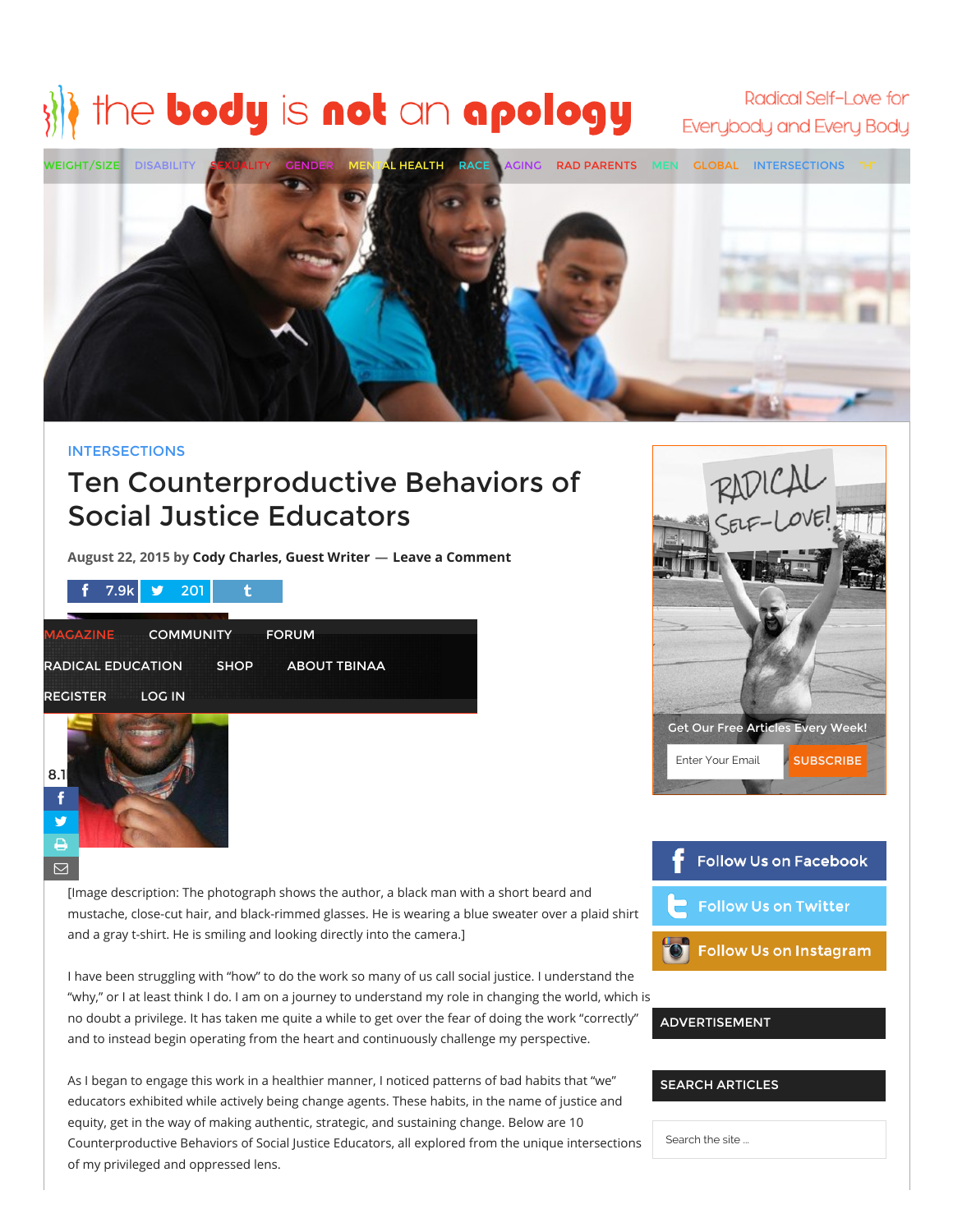#### 1. Shaming our allies. Instead, let's educate.

Be careful on how we hold others "accountable." At times, we as educators fall into this righteous place where we live for the moment to be "right," but more so to impose the wrath of our rightness. We lose track of educating and become "social justice avengers." We thrash anyone who makes mistakes or does not acknowledge their privilege, mostly out of ignorance. When we act as such, we instill fear and frustration in our allies, effectively immobilizing them. Before you respond/react, ask yourself what you want the result to be? Proving that you are closer to "right," or developing a stronger, more capable ally?

#### 2. Leading with our oppressed identities and forgetting that we have immense privilege, too.

How is it that we are some of the first people to forget that we are amazingly privileged? Being male, middle class, able-bodied, Christian, young, educated, etc. oozes from our pores. It is our very being. And colluding is as simple as breathing in the gift of air. Let's own our STUFF!! Recognize and

acknowledge when we have the wind behind us. Be committed to your growth and allow yourself to be challenged on the identities we often leave unexplored.

# 3. Creating competition around being the best at "social justice" and using language as a way to exclude.

We all know individuals who lead conversations with big words and no context. After they are done speaking, most people are completely lost, and so is the message. Correct use of rhetoric is important, but we must be careful that it doesn't become jargon. Additionally, we cannot become upset when we are asked to explain or define a handful of the words used or ideas explored. How often do we use language to exclude? How often is it intentional or unintentional? Does using the "right" and "smart sounding" language validate our being in some way?

## 4. Leading with emotions instead of thinking and acting strategically.

How often do we just sound off? For some of us, we lose our darn minds. There are moments where we just can't quite hold ourselves together; however, that cannot be our response the majority of the time (see self-healing, below). As Arthur Chickering said, we must learn to manage our emotions. This serves as more proof that we are not as developed as we would love to think. If we are going to do this work, we have to engage strategically… with the end in mind. Our response needs to produce **5 Ways Cis [People](http://thebodyisnotanapology.com/magazine/5-ways-cis-people-can-help-make-life-safer-for-trans-folks/) Can Help** the results that we would like to see. Sometimes our response will show up as joy, compromise, understanding, and empathy. Other times, it will show up as frustration, anger, and disappointment. However, every response should have a purpose, which is a fine line with maintaining authenticity. We impede the fight for justice when we act out of thoughtless emotion.

#### 5. Not acknowledging our self-work.

We MUST acknowledge that we are a work in progress; we both challenge the oppressive systems and collude in them simultaneously. At every step we have to understand that we are not the authorities, but facilitators of dynamic conversations. And we will often fall short. We are at times engaging from places with tremendous hurt and an abundance of privilege. It makes sense that we have off moments or are flat out missing something because of our privilege. We are not the best at allowing ourselves to be challenged. When we block our self-work, it means that we are no longer growing and that we are role-modeling destructive behavior to others. For example, it is highly problematic to be an expert in gender identity and expression and have no understanding of the intersections of those identities within race and class.

6. Caught in constant surprise that people don't know what we know.

#### **WEBINARS**



ON SALE NOW - [Reserve](http://thebodyisnotanapology.com/10-tools-for-radical-self-love/) Your Spot Today!

# POPULAR THIS MONTH



Ten Counterproductive Behaviors of Social Justice Educators



Make Life Safer for Trans Folks



[Understanding](http://thebodyisnotanapology.com/magazine/let-them-eat-cake-on-being-demisexual/) the Asexuality Spectrum: What is Demisexual?



Pronoun Round [Etiquette](http://thebodyisnotanapology.com/magazine/pronoun-round-etiquette/)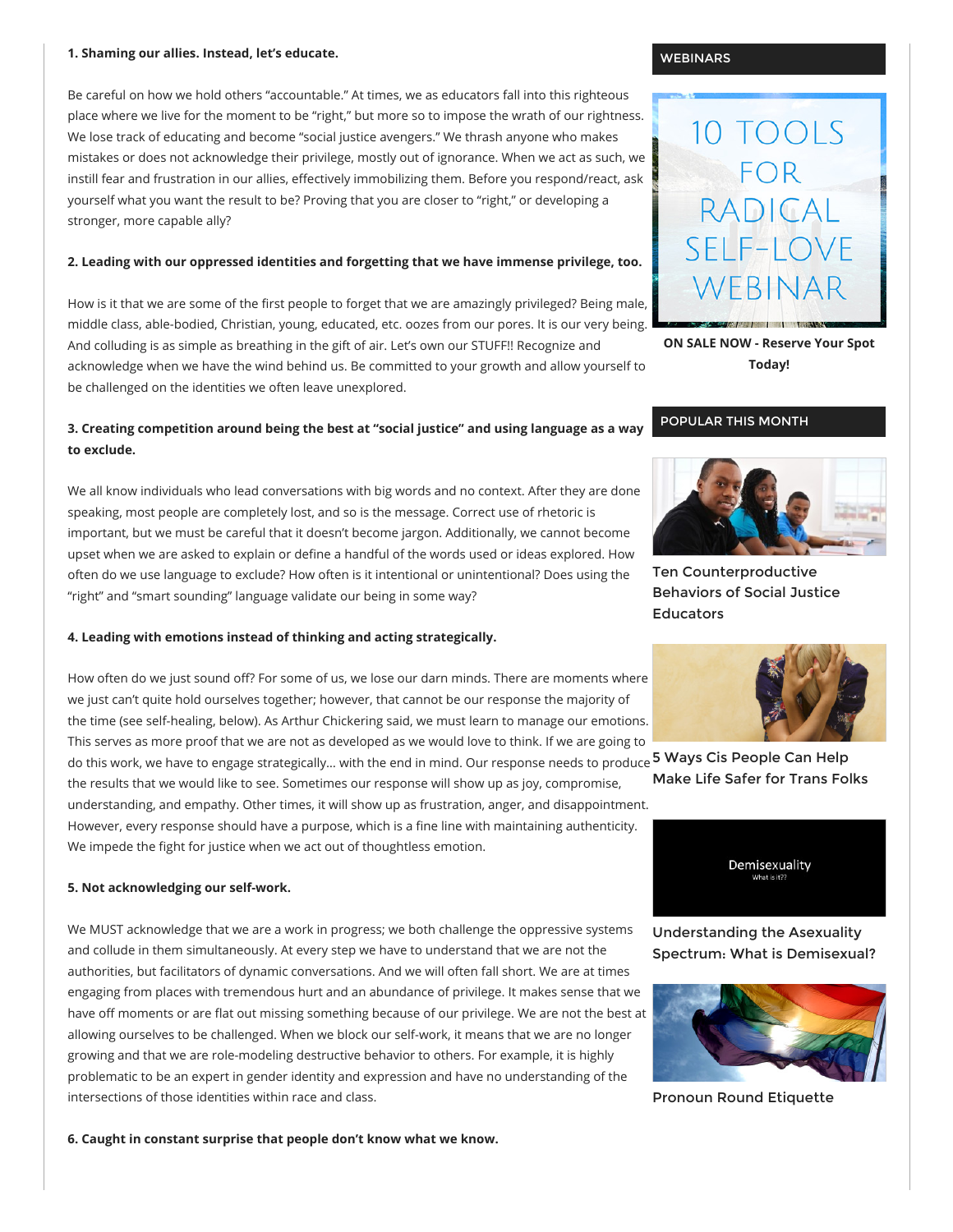This is something I see all the time and often participate in: being absolutely blindsided by the amount of knowledge that my peers, students, and even superiors lack in regards to justice and equity. The definition of privilege is that it is unearned, unasked for, and often INVISIBLE. If someone Where Are All **the Disabled** is oblivious to injustice, chances are they are unaware of their privilege. We KNOW this, so why are we so surprised and disgusted? This is the work that we have committed our lives to. We have to develop thicker skins. Not to say that we won't ever be frustrated, shaken up, or even experience immense hurt and pain. These moments will happen, but this is our calling. It is not supposed to be easy. At times, we are supposed to put the cause before ourselves. Don't get me wrong, self-care is important; however, we need to be in rooms and spaces where we are constantly and strategically raising the temperature. Meet students and colleagues where they are and challenge them to be more.

# 7. Choosing not to challenge family members and elders.

This is JUST a Cody observation, but I notice that quite a few communities give their elders a pass. We choose not to challenge them or set our expectations. However, we have absolutely no problem setting colleagues and strangers "straight." Hypocrite much? Yes, I understand that our elders may choose not to change, but since when are our conversations about changing minds? We should be about expanding thought and creating new questions, and I think this transcends age and authority. This work is hard and emotionally draining; however, we must be vigilant in all areas.

## 8. Marginalizing the courage it takes to allow your reality to be dismantled.

Have you experienced that moment where everything that you thought you knew was ripped out of your hands? Scratch that. Not hands, but your heart and soul? Everything that you hold true being constantly challenged and put on display? The way you viewed your family unit? When you discovered your mother's truth was just that, her truth? When your question transitioned from who am I, to why am I? We are charged with dismantling the life experiences of many, knocking down the walls of resistance and ignorance, but additionally moving with care and intentionality. Let's NEVER forget what we are asking people to do.

## 9. Refusing to hold multiple truths.

How are we creating dynamic change if we do not allow ourselves to fully think through the pros and cons of ideas? How often are we truly weighing the greater good? I LOVE film; watching and analyzing movies is certainly one of my favorite hobbies. Actors amaze me. Their gift can be mystically transformative, but I can hold multiple truths. Whoopi Goldberg is great in Ghost and deserved an Oscar for her acting; however, if you broke down her character, you would see that it is a glorified mammy caricature. Julia Roberts is absolutely charming in Pretty Woman, but she is also led and dominated by the gender role that is "man." Teach for America provides an experience where the privileged have an opportunity to engage oppressed communities. Many of these students will be policy makers and fall into influential positions. However, it also promotes the idea of the white savior, \*oops\*. We have to be able to engage multiple truths in order to move forward strategically.

# 10. Challenging others to heal by erasing their pain.

STOP! Please phrase this differently. At times, we say this to others as if they should forget their pain and move on. I'm certain that this is not the INTENT; however, on many occasions, it is the IMPACT. We are effectively marginalizing their experiences. What I think we really want to encourage is exploring that pain. Understand the origins and the emotions in the now, and then figure out how to manage the pain and use it strategically for fuel to both continue in the work and grow in perspective.

This is not an exhaustive list of behaviors or meant to be a list that everyone agrees with. My hope is



[Campaigns?](http://thebodyisnotanapology.com/magazine/where-are-all-the-disabled-people-in-the-body-positivity-campaigns/)

# ADVERTISEMENTS

# "BAD" PICTURE MONDAY PHOTO OF THE WEEK



Check out more photos on our [Instagram](http://instagram.com/thebodyisnotanapology) account!